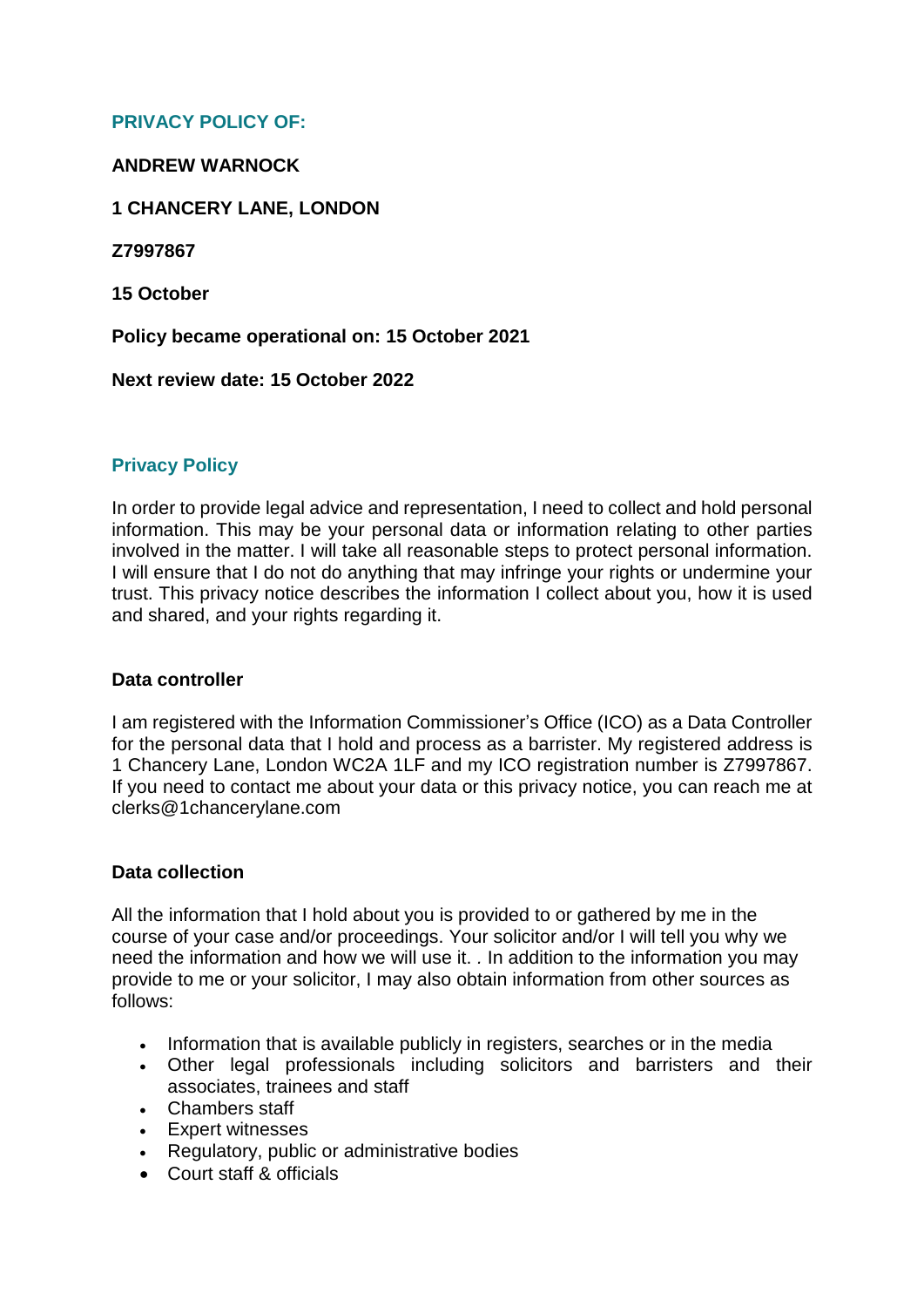- Clients
- References

## **What data do I process about you?**

I collect and process both personal data and special categories of personal data as defined in the GDPR. This may include:

- Name
- **F** Fmail address
- Phone number
- **Address**
- **Payment or bank details**
- Date of birth
- **Next of kin details**
- Details pertaining to education and employment
- **Information on your background & current circumstances**
- **Financial information.**

Where relevant, I may also need to process special category personal data that reveals your:

- Racial or ethnic origin
- Political opinions
- Religious and philosophical beliefs
- Trade union membership
- Genetic data
- Biometric data for the purpose of uniquely identifying a natural person
- Data concerning health
- Sex life and sexual orientation.

On occasion, I may also process personal data relating to criminal convictions and offences.

### **My lawful basis for processing your information**

In order that I can provide legal services and representation for you, I must process your personal data. The General Data Protection Regulation (the GDPR) requires all organisations that process personal data to have a lawful basis for doing so. The lawful bases identified in the GDPR that I seek to rely upon are as follows:

 **Consent of the data subject** – where this required, I will ensure that I have your specific consent for processing your data. You will also have the right to withdraw your consent at any time. Where you do so this not affect the legality of data processing which had taken place prior to your withdrawal of consent.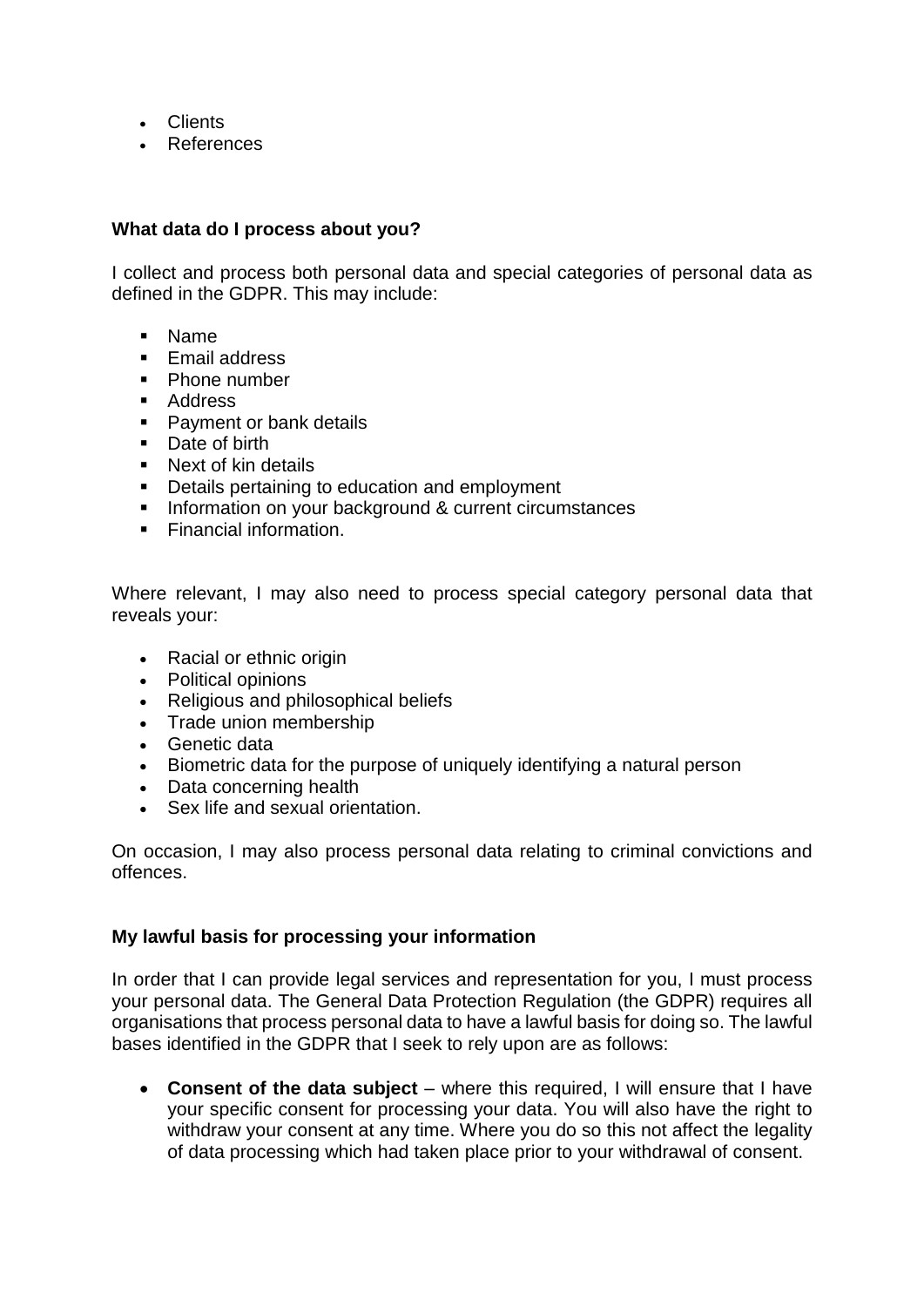- **Performance of a contract with the data subject or to take steps to enter into a contract.**
- **Compliance with a legal obligation** to comply with various regulatory and professional obligations, e.g. filing tax returns with HMRC.
- **The legitimate interests of my business or a third party, except where such interests are overridden by the interests, rights or freedoms of the data subject.**

Examples of legitimate interests include but are not limited to:

- Provision of legal services and advice;
- Processing is necessary to ensure network and information security, including preventing unauthorised access;
- For purposes of practice management, accounting and debt recovery;
- For completion of professional regulatory requirements;
- Processing for direct marketing purposes,
- Professional development and career progression;
- Prevent fraud: and
- Reporting threats to public security;
- Provision of training to others;
- Such other purposes as set out below.

# **Special category processing**

The UK GDPR specifies that where I process special category data, I must rely upon certain exemptions in order to do so lawfully. The following exemptions are applicable in my practice :

- 1. I have your explicit consent to do so; or
- 2. It is necessary for the exercise or defence of legal claims or judicial acts.

# **Criminal data processing**

On occasion, I process data relating to criminal offences where it is necessary for:

- The purpose of, or in connection with, any legal proceedings;
- The purpose of obtaining legal advice; or
- The purposes of establishing, exercising or defending legal rights or
- Where I have your explicit consent to do so.

### **I use your information to:**

- Provide legal advice and representation:
- Assist in training pupils and mini pupils;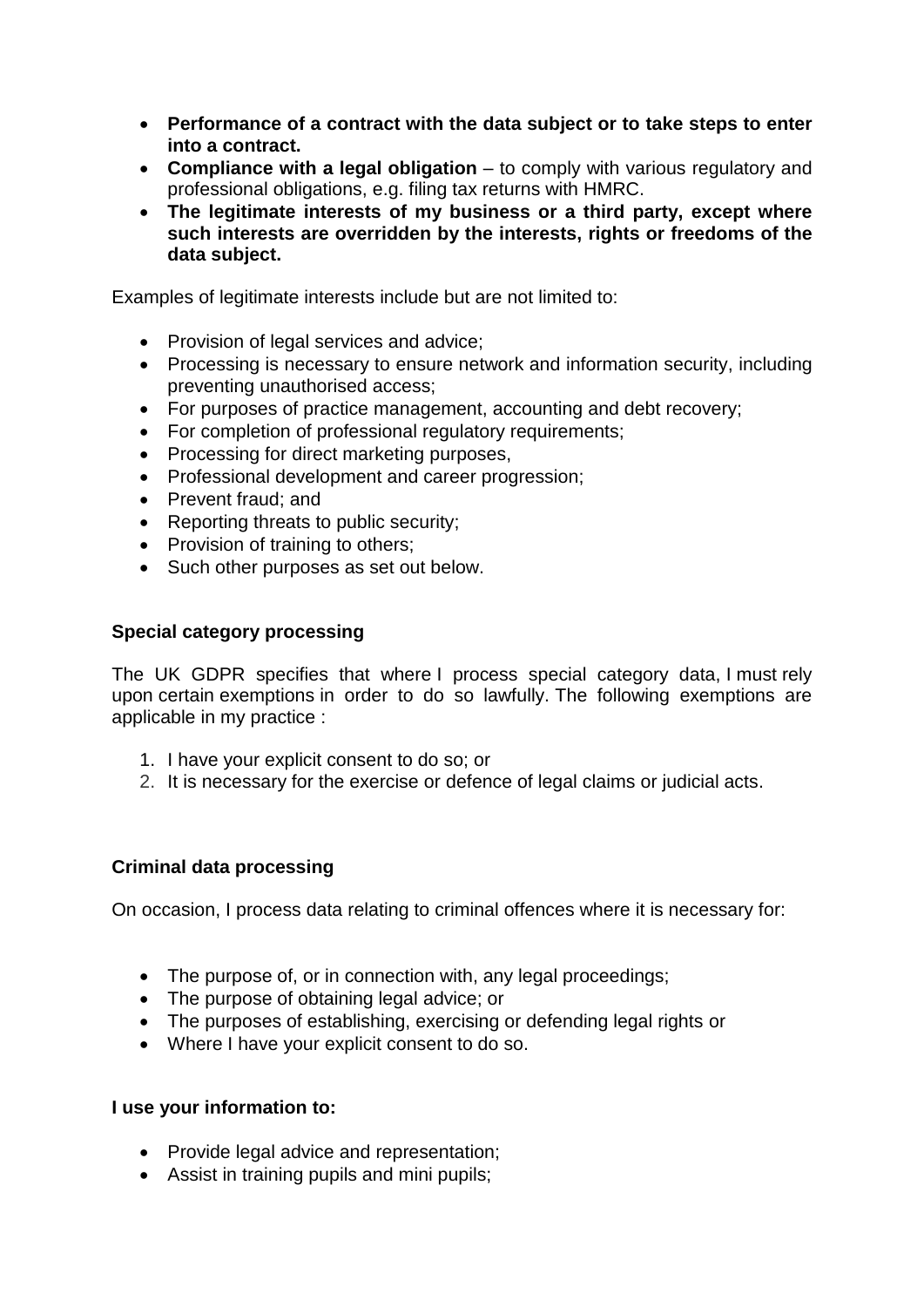- Investigate and address your concerns;
- Communicate with you about news, updates and events;
- Investigate or address legal proceedings relating to your use of my services, or as otherwise allowed by applicable law;
- Make statutory returns as required by tax and regulatory authorities;
- Assist in any tendering or panel membership applications;
- Assist in any other applications for the purpose of professional development or career progression;
- Communicate legal updates and judgments to other legal professionals;
- For marketing purposes.
- For the management and administration of my practice
- To recover debt
- To manage complaints with regulators.
- Communications with regulators.

# **I may share your personal data with:**

- Instructing solicitors or other lawyers involved in your case;
- A pupil or mini pupil, under my training;
- Opposing counsel, for the purposes of resolving the case;
- Court officials, including the Judiciary;
- Opposing lay clients;
- My chambers management and staff who provide administrative services for my practice;
- My regulator or legal advisors in the event of a dispute, complaint or other legal matter;
- Head of chambers or complaints committee within my chambers, in the event of a complaint;
- Law enforcement officials, government authorities, or other third parties to meet any legal obligations;
- Legal directories, for the purpose of professional development;
- Any relevant panel or tendering committee, for the purpose of professional or career development;
- Accountants and banking officials;
- Regulators or arbitrators, where complaints or disputes arise;
- Microsoft for secure cloud storage.
- Servers and cloud storage systems provided by my chambers (1 Chancery lane Ltd). They use firewalls and antivirus software to ensure that your data is held securely.
- Any other party where I ask you for consent, and you consent, to the sharing.
- I may also be required to disclose your information to the Police or Intelligence services where required by law or pursuant to a court order.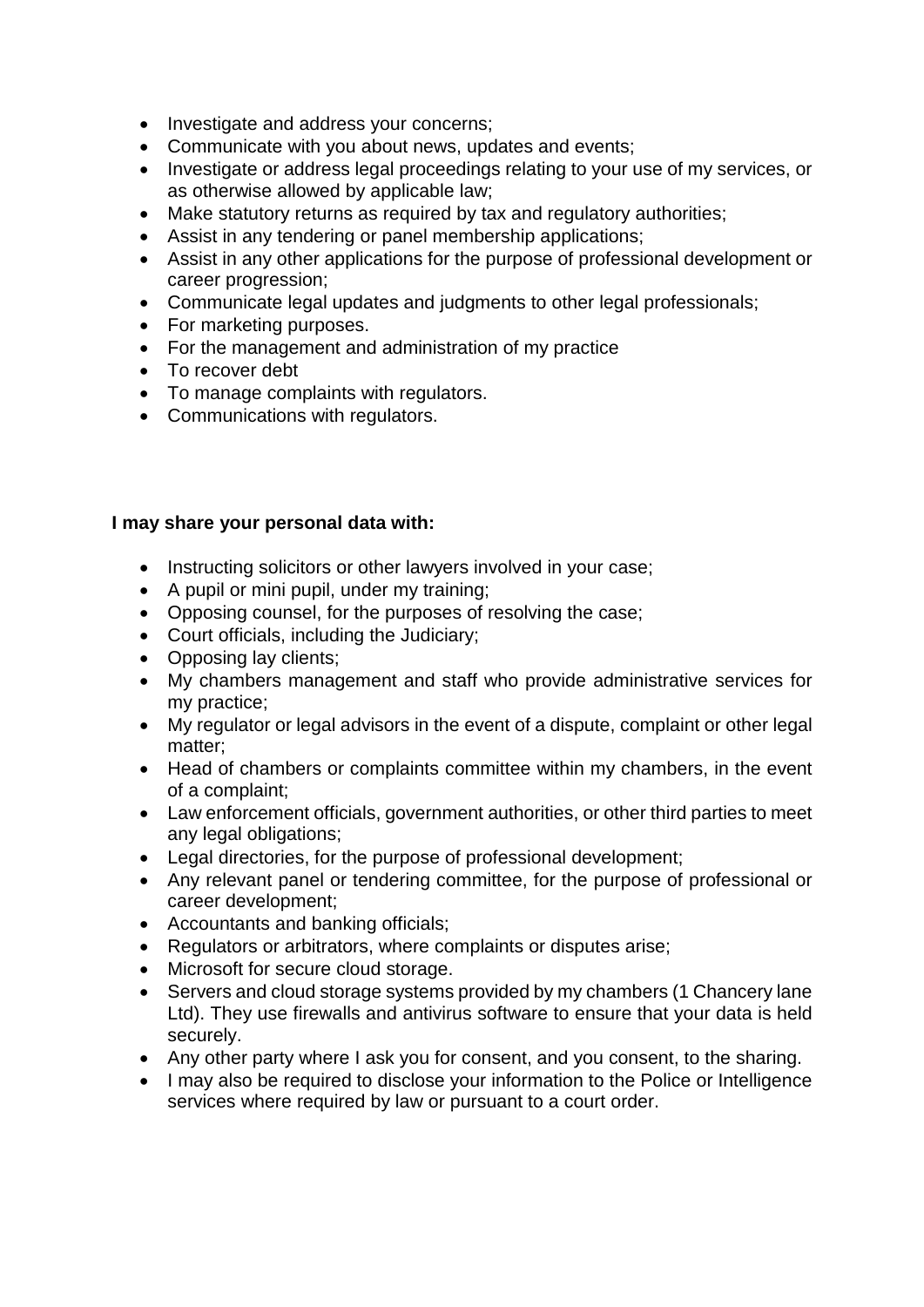# **Transfers to third countries and international organisations**

I may transfer data to Microsoft for cloud storage purposes. Microsoft may use storage facilities outside the United Kingdom, but their contractual terms require them to use legal mechanisms including the European Commission's Standard Contractual Clauses to protect data protection rights.

**I retain your personal data** while you remain a client unless you ask me to delete it. My Retention and Disposal Policy (copy available on request) details how long I hold data for and how I dispose of it when it no longer needs to be held. I will delete or anonymise your information at your request unless:

- There is an unresolved issue, such as a claim or dispute;
- I am legally required not to; or
- There are overriding legitimate business interests not to do so.

I will typically retain/dispose of papers as follows:

- All physical papers, files, communications, CDs, USB flash drives, photos and other physical matter relating to any case provided by the solicitors or client shall be returned to the solicitors or instructing client within 1 month after I have been notified of the end of the case, or, if requested by the solicitors or instructing client, securely disposed of. This takes account of storage limitations.
- All electronic files, with the exception of the documents detailed below, will be deleted by me within 6 months of my being notified of the end of the case, or within 12 months of a one-off instruction. This takes account of storage limitations;
- All electronic communications to and from me about the case and documents drafted by me such as Opinions, pleadings, working notes and records of hearings, conferences and settlement discussions will be retained for 16 years in the case of each client who is an adult and has capacity or each client which is an organisation. This takes account of the longstop provision under section 15A of the Limitation Act 1980;
- All electronic communications to and from me about the case and documents drafted by me such as Opinions, pleadings, working notes and records of hearings, conferences and settlement discussions will be retained for 21 years in the case of each client who is a child or who does not have the capacity to litigate.

# **Your rights**

The GDPR gives you specific rights in terms of your personal data. For example, you have to be informed about the information I hold and what I use it for; you can ask for